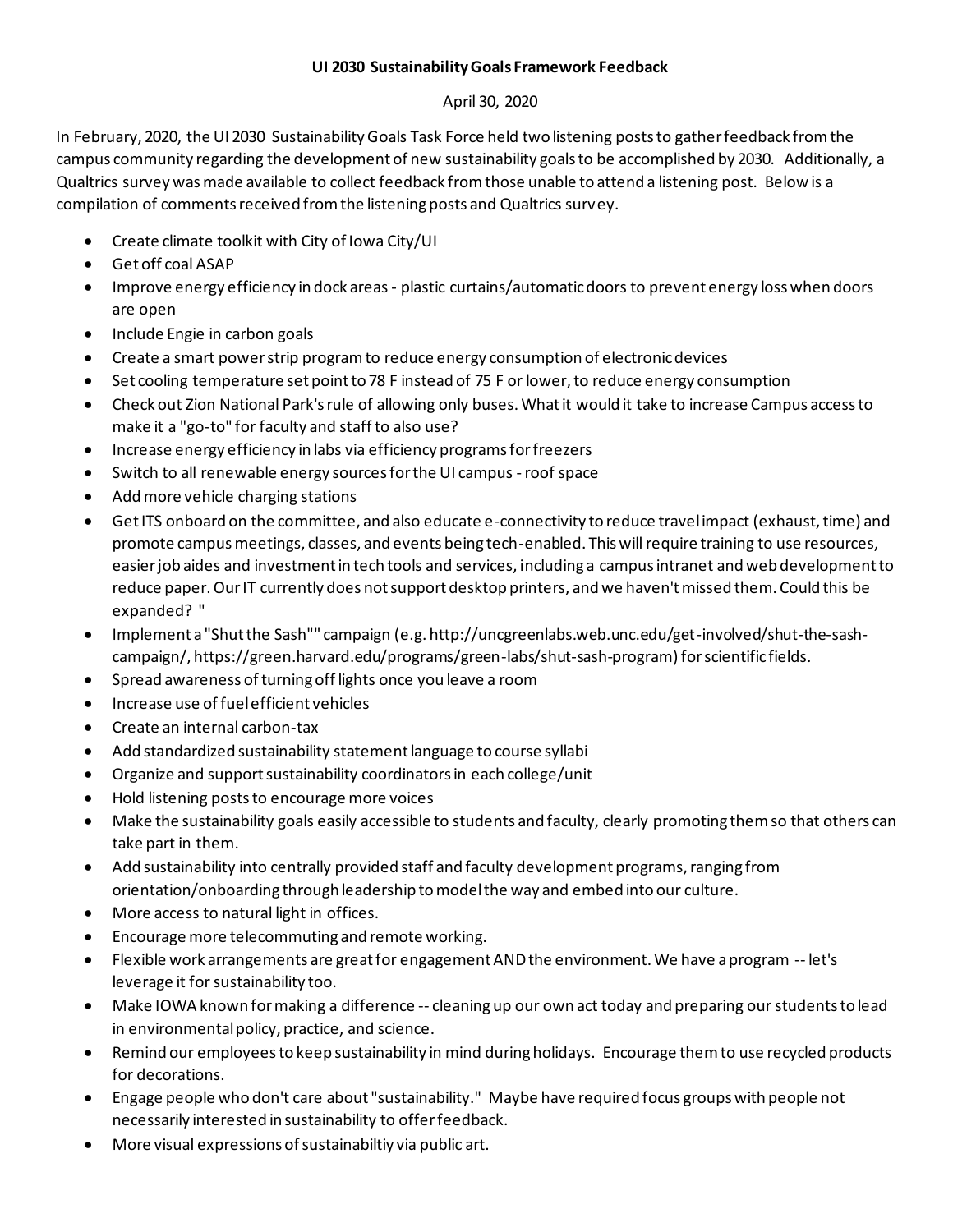- Press conference/City and UI co-statement forsustainabilty in 2030
- Create a place/resource to report sustainability issues
- Create/promote local foods passport as a product physical and/or digital
- Create student sustainability handbook to connect sustainability resources at the UI, IC, and Coralville for students
- Increase student sustainability education Success at Iowa module
- Consider presenting to the DSL at one of their monthly ""On Common Ground"" meetings about how sustainability can be incorporated into our division & departments.
- Advance sustainabilty by capitalizing on existing cultural phenomenons that we can grow (e.g., DM or The Wave)
- Faculty, staff, student training module on campus sustainability to promote uniform practices in admin roles for sustainability
- Have interactive displays that remind people that climate change is not in the future, it's here now. Make the development of something like that part of the student experience. Have a designated space where those kinds of things can be rotated in/out.
- Include UIHC union (and other UI staff unions) in discussions
- Create Town-and Gown partnerships (e.g., Kirkwood, the K-12 school district, and the city (recycling, park & rec)
- Needs to be a top down effort to get it into UI strategic plan as a pillar because that's what the colleges are using to develop their plans. Some colleges probably have trouble figuring out how sustainability is reflected in them.
- Consider a grass-roots campaign for fac/staff like programs UI Wellness does. Wellness Ambassadors are key in communicating self and/or team programs that challenge and incentivize behavior changes. One is a Bike to Work event in spring. UI Wellness also coordinates the annual UI HealthFair in Nov. This is a great way to reach staff from UI Health Care too.
- Collaborate with Campus Wellness teams to promote active transportation of students, staff, faculty to campus
- More bike lanes/paths on campus
- Work with FM to make biking to and around campus more appealing by offering more covered bike parking and bike fix-it stations in convenient locations around campus.
- Incentivize walking, biking, public transit to work and severely restrict driving. Pay employees a lot to not drive to work and convert parking lots to green spaces. If someone lives in Iowa City or Coralville they should have to pay a lot to park or not be allowed to park at all.
- Work with IC to develop accessible bike routes.
- Indoor bicycle storage, showers in buildings to encourage people to ride bikes, incentives through health insurance for folks who do walk or bike to work.
- Establish more cambus routes and increase the frequency of stops. Maintain free service or make payment of service really easy.
- Work with library for expansion of e-book selections, promote e-book use in coursework
- Change UIHC workflow to reduce paper usage. Currently, clinics print vaccine information sheets for each patient that is immediately discarded.
- Design contest for departments to design fun reusable campus envelops to promote creativity and the continued use of reusable campus mail envelopes
- Ensure the things that we claim to recycle are being recycled in a meaningful way
- Reduce single-use items at UIHC. Go back to items that can be sterilized (scissors, hemostats, forceps, laryngoscope handles/blades, gowns).
- Separate recycling from trash at Carver after sporting events
- Require all food packaging and serviceware to be sustainable (e.g., use reusable serviceware, if using compostable serviceware, it must be collected for composting.)
- Increase waste reduction and recycling awareness so people recycle correctly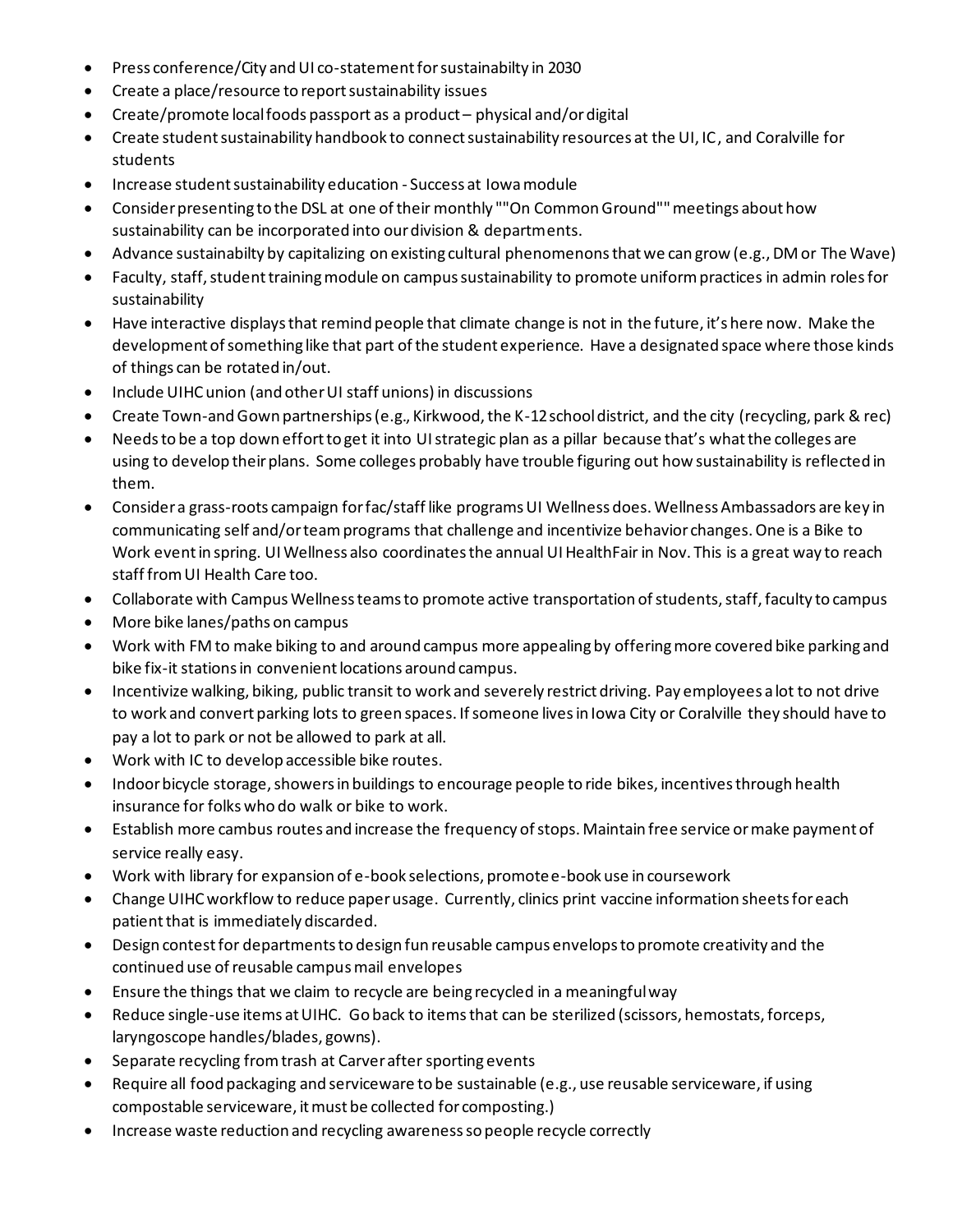- Increase recycling access at UIHC and other campus buildings. There are currently not enough recycling bins so recyclables get thrown away.
- Collect redeemable containers
- Implement Styrofoam recycling
- I would like to see UI implement collection and recycling bins for non-contaminated PPE (ex: hair bonnets, disposable lab coats).
- Reduce plastic bag use
- Reduce single-use plastics
- Increase efforts to reduce food waste
- Increase campus composting opportunities, locations
- Implement liquid disposal and liquid sorting at waste stations on campus
- Reduce paper use printing dollar allocations
- Provide resources for internships and fieldwork outside of OSE/UI
- Career fair for sustainability, networking opportunities
- Use FM energy district as a living learning lab.
- Seek out student leadership (CSIL in the Division of Student Life) and the Pomerantz Career Center to advertise jobs in sustainability, and the College of Education programs.
- Develop some 1 credit courses to encourage non-sustainabilty focused people to take those courses.
- Establish a sustainability alumni network
- Connect students and projects with employers
- Offer flex meals with less packaging
- Offer more vegan flex meals
- Include/expand sustainable food options
- Evaluate campus de-icing practices
- Evaluate, reduce, eliminate pesticide and fertilizer use
- Get Fitwel or WELL certified across the entire campus, not just building-by-building. This would align nicely with the amazing work of the staff in getting the buildings LEED certified.
- Allocate funding to maintain a vibrant indoor ecosystem; such funding could provide potted plants to UI buildings/offices, and there could be a series of free workshops by area nurseries/horticulturists about plant care.
- More native prairie grasses
- Include and promote that sustainability is a component of capital projects
- Improve or require sustainability language in contracts, purchasing
- Establish more green roofs, including all buildings on pentacrest during rennovations.
- Create goal related to design and construction. Review UI design standards with Design and Construction staff and encourage incorporation of sustainability. There are many opportunities for the incorporation of sustainable strategies that are no longer required for projects with the departure from LEED and should apply to all projects such as low VOC paint, refrigerant mgmt., construction recycling, low carbon PCC, etc. Select design professionals may incorporate into project design but the most effective to reach all projects is to include basic sustainability provisions as a written standard as part of UI Design Standards and Procedures that consultants are contractually bound to follow.
- Garden to grow food for the dining halls or food pantries.
- Assess building's current carbon footprint and retrofitting when necessary.
- Conduct an environmental impact study on top 200 suppliers, like Michigan State
- Switch to bamboo paper towels and toilet paper. I work at the College of Dentistry; we have so many sinks in the school, probably hundreds.
- University employee retirement funds (401k, etc.) divest from fossil fuels. A helpful website is fossilfreefunds.org